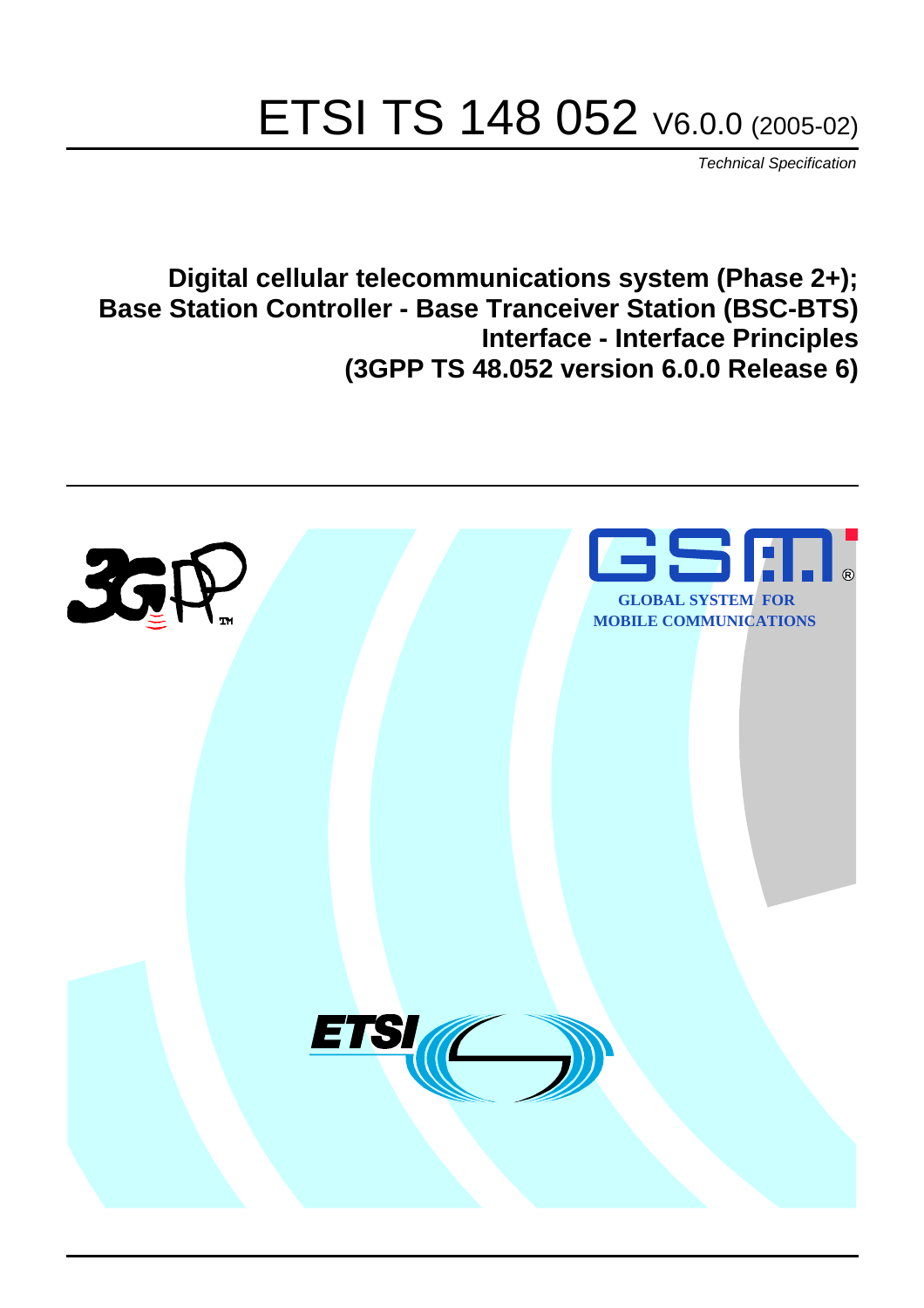Reference RTS/TSGG-0248052v600

> Keywords GSM

#### **ETSI**

#### 650 Route des Lucioles F-06921 Sophia Antipolis Cedex - FRANCE

Tel.: +33 4 92 94 42 00 Fax: +33 4 93 65 47 16

Siret N° 348 623 562 00017 - NAF 742 C Association à but non lucratif enregistrée à la Sous-Préfecture de Grasse (06) N° 7803/88

#### **Important notice**

Individual copies of the present document can be downloaded from: [http://www.etsi.org](http://www.etsi.org/)

The present document may be made available in more than one electronic version or in print. In any case of existing or perceived difference in contents between such versions, the reference version is the Portable Document Format (PDF). In case of dispute, the reference shall be the printing on ETSI printers of the PDF version kept on a specific network drive within ETSI Secretariat.

Users of the present document should be aware that the document may be subject to revision or change of status. Information on the current status of this and other ETSI documents is available at <http://portal.etsi.org/tb/status/status.asp>

If you find errors in the present document, please send your comment to one of the following services: [http://portal.etsi.org/chaircor/ETSI\\_support.asp](http://portal.etsi.org/chaircor/ETSI_support.asp)

#### **Copyright Notification**

No part may be reproduced except as authorized by written permission. The copyright and the foregoing restriction extend to reproduction in all media.

> © European Telecommunications Standards Institute 2005. All rights reserved.

**DECT**TM, **PLUGTESTS**TM and **UMTS**TM are Trade Marks of ETSI registered for the benefit of its Members. **TIPHON**TM and the **TIPHON logo** are Trade Marks currently being registered by ETSI for the benefit of its Members. **3GPP**TM is a Trade Mark of ETSI registered for the benefit of its Members and of the 3GPP Organizational Partners.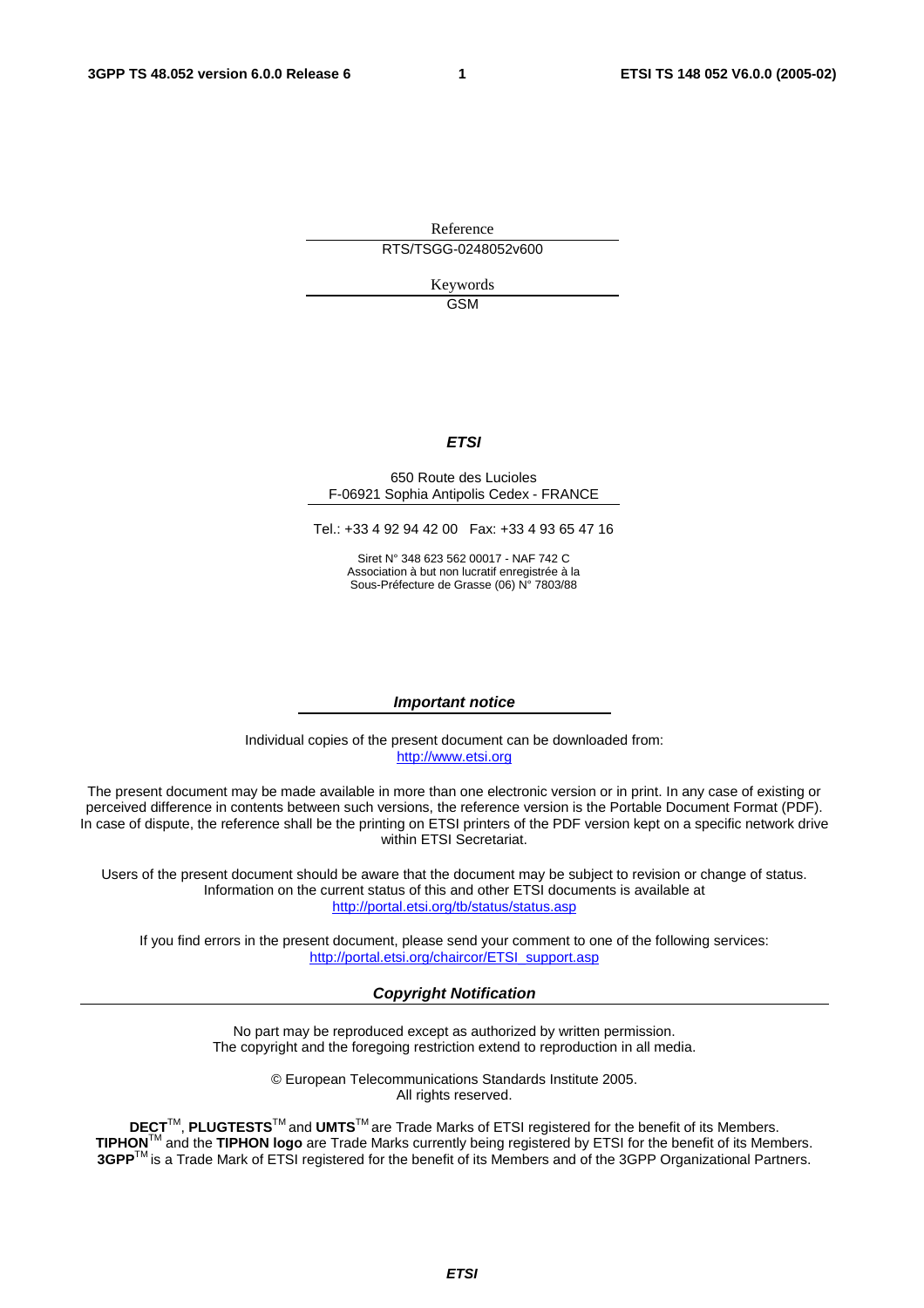### Intellectual Property Rights

IPRs essential or potentially essential to the present document may have been declared to ETSI. The information pertaining to these essential IPRs, if any, is publicly available for **ETSI members and non-members**, and can be found in ETSI SR 000 314: *"Intellectual Property Rights (IPRs); Essential, or potentially Essential, IPRs notified to ETSI in respect of ETSI standards"*, which is available from the ETSI Secretariat. Latest updates are available on the ETSI Web server ([http://webapp.etsi.org/IPR/home.asp\)](http://webapp.etsi.org/IPR/home.asp).

Pursuant to the ETSI IPR Policy, no investigation, including IPR searches, has been carried out by ETSI. No guarantee can be given as to the existence of other IPRs not referenced in ETSI SR 000 314 (or the updates on the ETSI Web server) which are, or may be, or may become, essential to the present document.

### Foreword

This Technical Specification (TS) has been produced by ETSI 3rd Generation Partnership Project (3GPP).

The present document may refer to technical specifications or reports using their 3GPP identities, UMTS identities or GSM identities. These should be interpreted as being references to the corresponding ETSI deliverables.

The cross reference between GSM, UMTS, 3GPP and ETSI identities can be found under <http://webapp.etsi.org/key/queryform.asp>.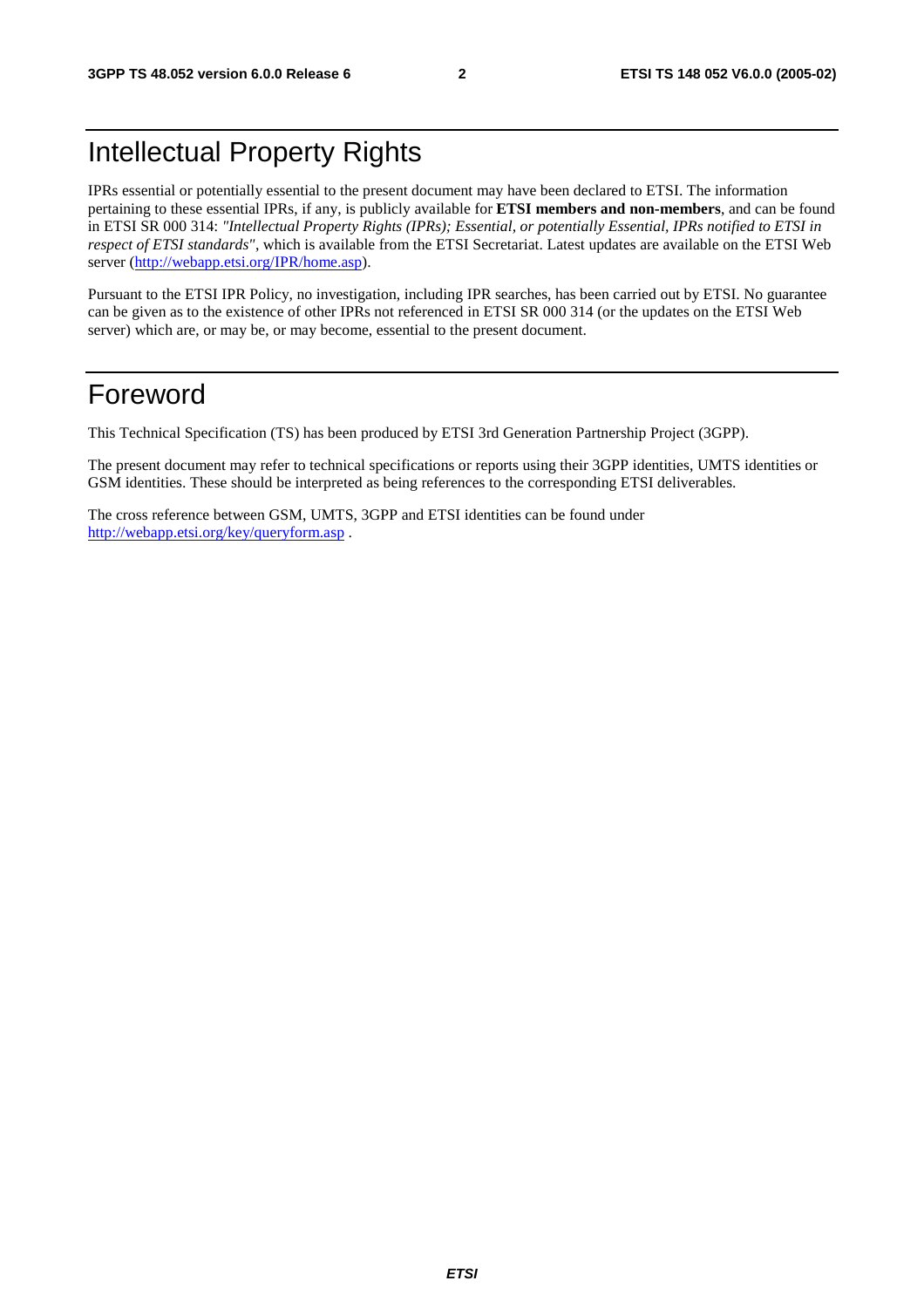$\mathbf{3}$ 

### Contents

| 1                                                                                                                                                                                                     |                               |  |
|-------------------------------------------------------------------------------------------------------------------------------------------------------------------------------------------------------|-------------------------------|--|
| 2                                                                                                                                                                                                     |                               |  |
| 3<br>3.1<br>3.2                                                                                                                                                                                       |                               |  |
| 4                                                                                                                                                                                                     |                               |  |
| 5<br>5.1<br>5.2<br>5.3<br>5.3.1<br>5.3.2<br>5.3.2.1<br>5.3.2.2<br>5.3.2.3<br>5.3.2.4<br>5.3.3<br>5.3.4<br>5.3.5<br>5.3.6<br>5.3.7<br>5.3.8<br>5.3.9<br>5.3.10<br>5.3.11<br>5.3.12<br>5.3.13<br>5.3.14 |                               |  |
| 6<br>6.1<br>6.2                                                                                                                                                                                       |                               |  |
| $\tau$<br>7.1<br>7.2<br>7.3                                                                                                                                                                           |                               |  |
|                                                                                                                                                                                                       | <b>Annex A (informative):</b> |  |
|                                                                                                                                                                                                       |                               |  |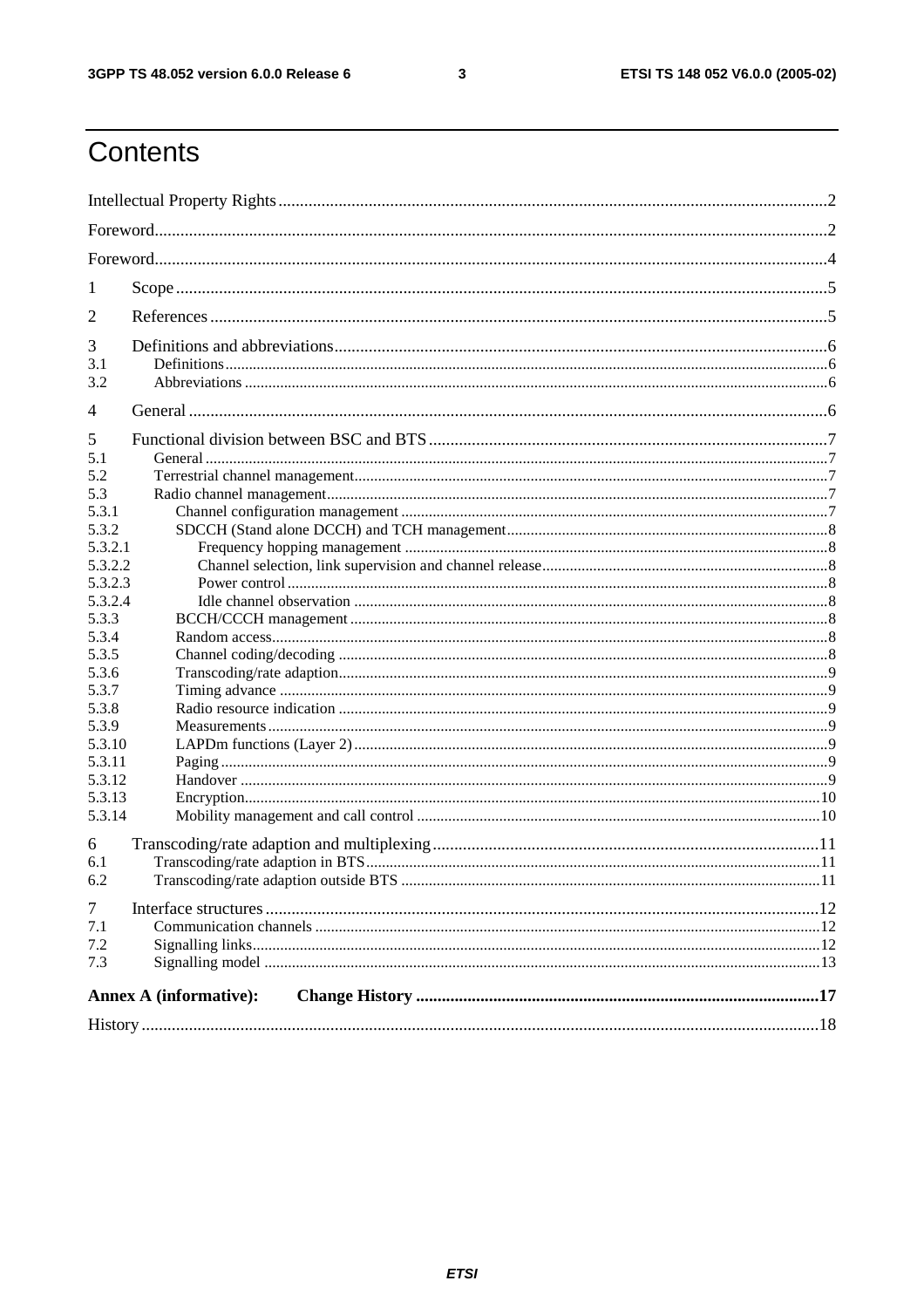### Foreword

This Technical Specification has been produced by the 3<sup>rd</sup> Generation Partnership Project (3GPP).

The contents of the present document are subject to continuing work within the TSG and may change following formal TSG approval. Should the TSG modify the contents of the present document, it will be re-released by the TSG with an identifying change of release date and an increase in version number as follows:

Version x.y.z

where:

- x the first digit:
	- 1 presented to TSG for information;
	- 2 presented to TSG for approval;
	- 3 or greater indicates TSG approved document under change control.
- y the second digit is incremented for all changes of substance, i.e. technical enhancements, corrections, updates, etc.
- z the third digit is incremented when editorial only changes have been incorporated in the document.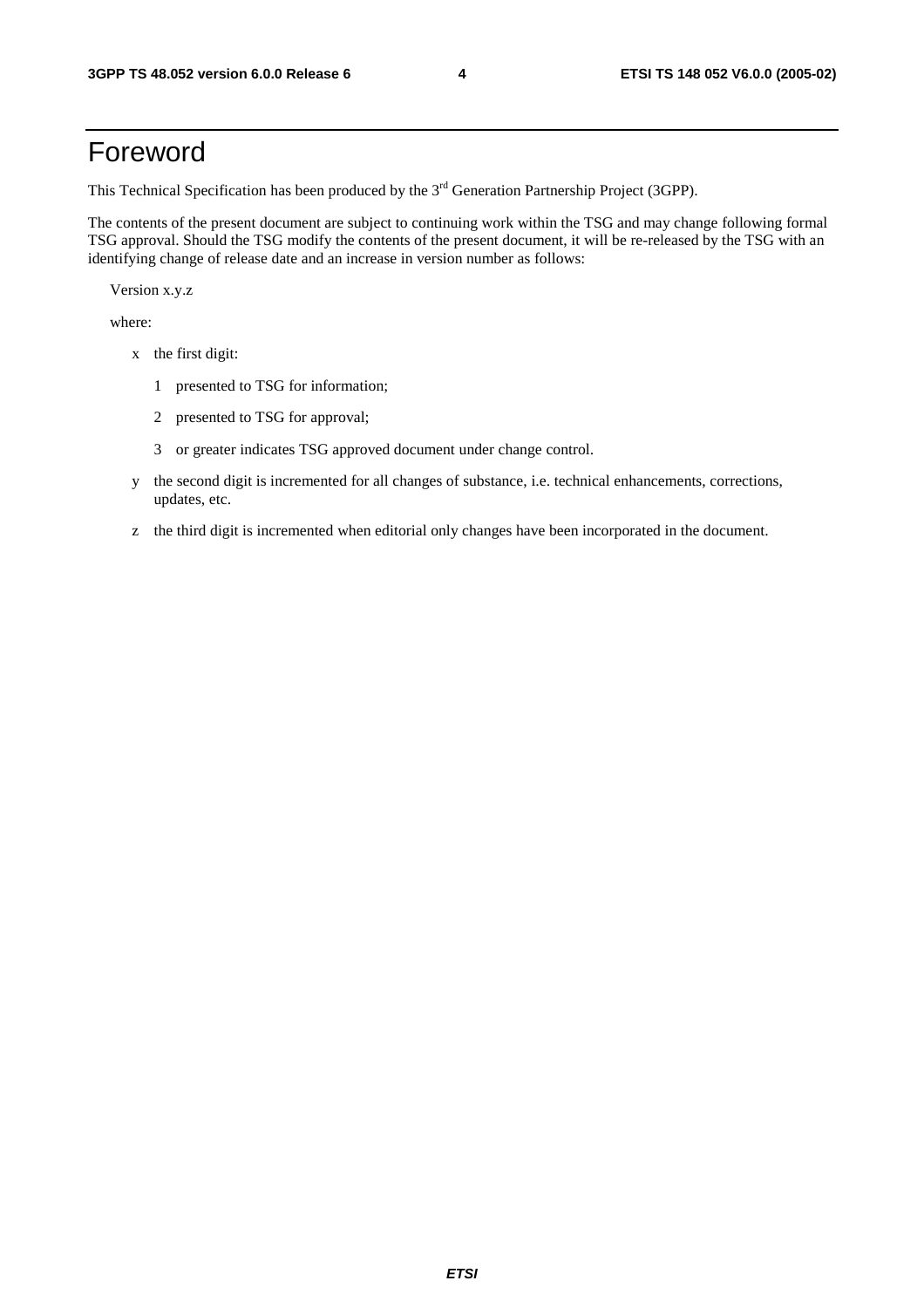### 1 Scope

The use and general aspects of the A-bis interface are given in 3GPP TS 48.051.

The present document gives the principle basis for the rest of the specifications specifying the interface between the Base Station Controller, BSC, and the Base Transceiver Station, BTS, with its transceivers, TRX. These components together form the Base Station System, BSS. (The interface between MSC and the BSS is specified in 3GPP TS 48.001 and 3GPP TS 48.020).

The intention with this interface is to get a unified way of connecting remotely located BTSs/TRXs to a BSC allowing for the interconnection of BSCs and BTSs/TRXs from different manufacturers.

In order to keep the BTS as simple as possible, BTS contains only those functions which have to recide close to the radio interface.

### 2 References

The following documents contain provisions which, through reference in this text, constitute provisions of the present document.

- References are either specific (identified by date of publication, edition number, version number, etc.) or non-specific.
- For a specific reference, subsequent revisions do not apply.
- For a non-specific reference, the latest version applies. In the case of a reference to a 3GPP document (including a GSM document), a non-specific reference implicitly refers to the latest version of that document *in the same Release as the present document*.
- [1] 3GPP TR 21.905: "Vocabulary for 3GPP Specifications".
- [2] 3GPP TS 48.001: "Base Station System Mobile services Switching Centre (BSS MSC) interface; General aspects".
- [3] 3GPP TS 48.002: "Base Station System Mobile-services Switching Centre (BSS MSC) interface Interface principles".
- [4] Void.
- [5] 3GPP TS 48.006: "Signalling transport mechanism specification for the Base Station System Mobile-services Switching Centre (BSS-MSC) interface".
- [6] Void.
- [7] 3GPP TS 48.020: "Rate adaption on the Base Station System Mobile-services Switching Centre (BSS-MSC) interface".
- [8] 3GPP TS 48.051: "Base Station Controller Base Transceiver Station (BSC-BTS) interface; General aspects".
- [9] 3GPP TS 48.058: "Base Station Controller Base Transceiver Station (BSC-BTS) interface; Layer 3 specification".
- [10] 3GPP TS 48.060: "Inband control of remote transcoders and rate adaptors for full rate traffic channels".
- [11] 3GPP TS 48.061: "Inband control of remote transcoders and rate adaptors for half rate traffic channels".
- [12] **Void.**
- [13] 3GPP TS 23.002: "Network Architecture".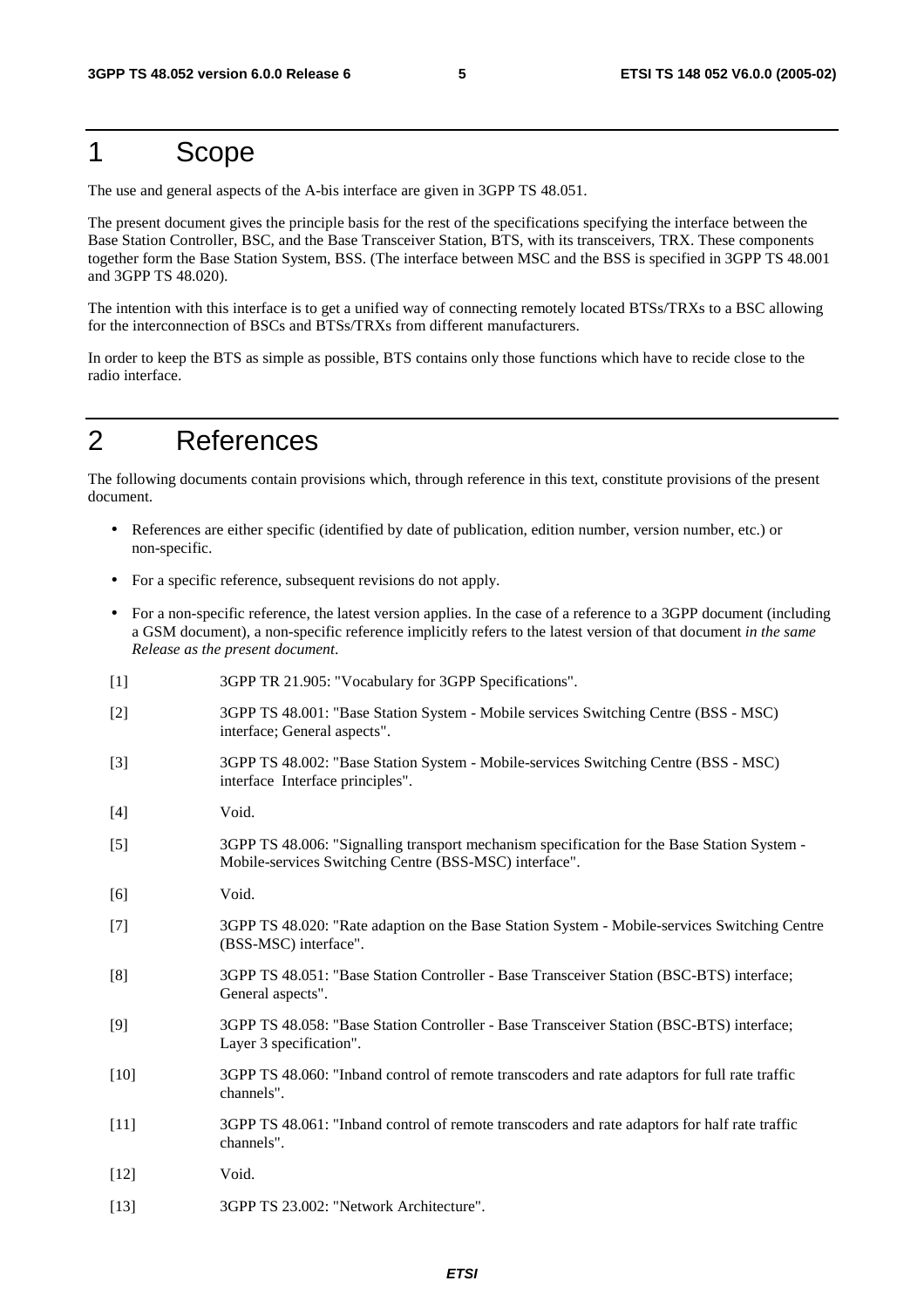### 3 Definitions and abbreviations

### 3.1 Definitions

For the purposes of the present document, the following terms and definitions apply:

**Base Station System (BSS):** system of base station equipment (transceivers, controllers, etc..) which is viewed by the MSC through a single interface as defined by the 3GPP TS 48.0xx series of recommendations, as being the entity responsible for communicating with Mobile Stations in a certain area. The radio equipment of a BSS may cover one or more cells. A BSS may consist of one or more base stations. If an internal interface according to the 3GPP TS 48.05x series at recommendations is implemented, then the BSS shall consist of one Base Station Controller (BSC) and several Base Transceiver Stations (BTSs).

NOTE: The functionality is described in 3GPP TS 48.001.

**Base Station Controller (BSC):** network component in the PLMN with the functions for control of one or more Base Transceiver Stations (BTSs).

**Base Transceiver Station (BTS):** network component which serves one cell, and is controlled by a Base Station Controller. The BTS can consist of one or more TRXs with or without common control equipment.

**Cell:** See 3GPP TS 23.002.

**Transceiver (TRX):** in the GSM PLMN is the functional entity which supports the 8 basic radio channels of the same TDMA-frame.

**Base Control Function (BCF):** functional entity which handles common control functions within a BTS,

e.g. frequency hopping sequences etc.

At a multi BTS site, one of the BCFs can also be choosen to perform functions common to the site (e.g. external alarms, power supply, time base).

#### 3.2 Abbreviations

For the purposes of the present document, the abbreviations given in 3GPP TR 21.905 apply.

### 4 General

3GPP TS 48.001 and 3GPP TS 48.020 specify the functional split and interface between MSC and the Base Station System, BSS, the A- interface.

The BSS can be further subdivided into one BSC controlling one or more BTSs, each consisting of one or more TRXs. The interface treated by the present document is the interface between a BSC and a BTS. It is denoted the A-bisinterface.

The A-bis-interface is capable of supporting three different internal BTS configurations:

- one single TRX;
- a collection of TRXs where all are served by a common physical connection;
- a collection of TRXs, each served by its own physical connection.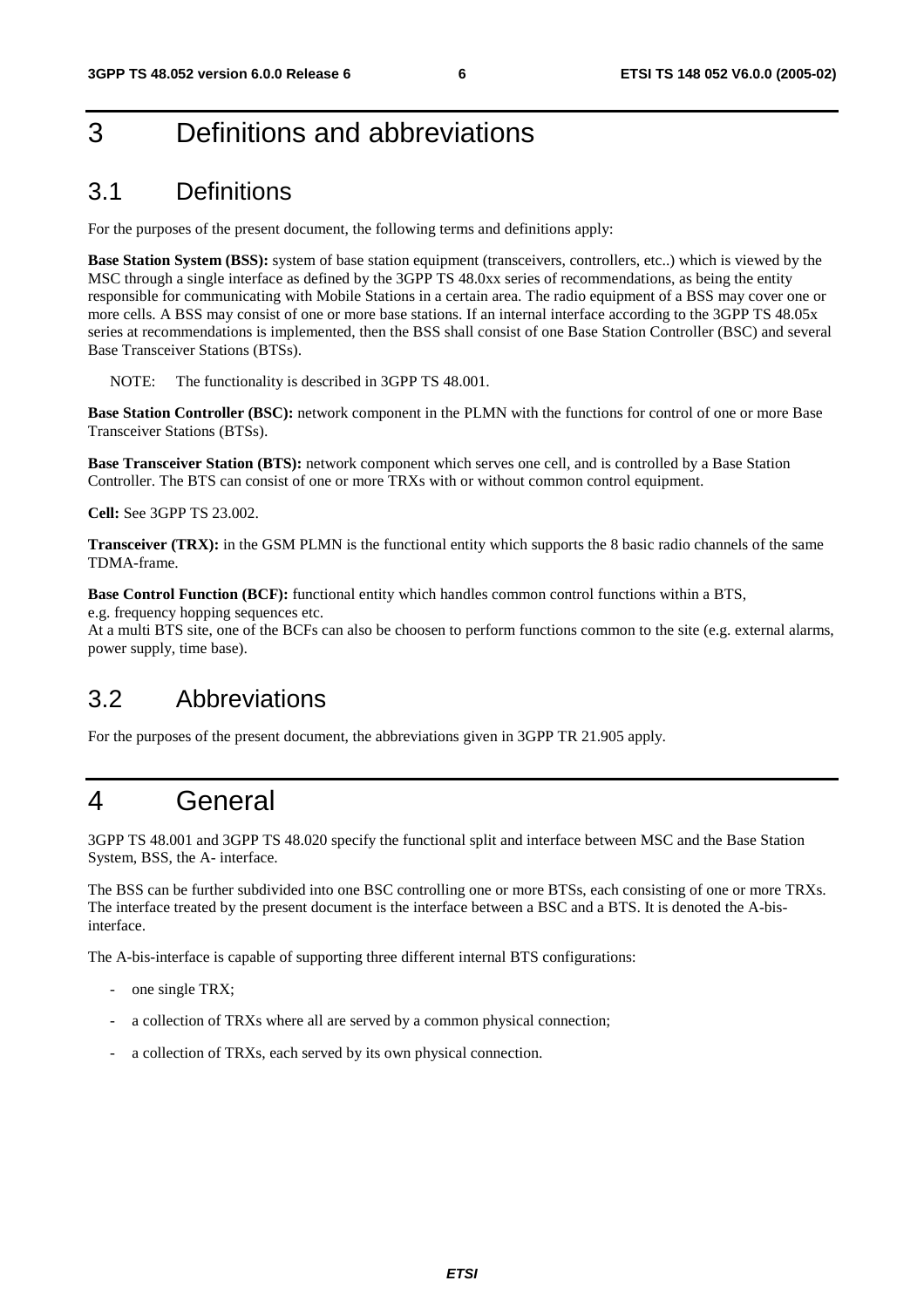Figure 4.1 shows some possible configurations.



**Figure 4.1: BSS Subdivision and Interfaces** 

The present document is based on the use of digital transmission system interfaces, either at 2 048 kbit/s or at 64 kbit/s. Furthermore, the use of a subrate of 16 kbit/s and/or 8 kbit/s is supported for coded speech or rate adapted data.

This interface will support the transcoder positioned either inside or outside BTS. In the latter case, remote control (synchronisation) of the transcoder is used.

### 5 Functional division between BSC and BTS

#### 5.1 General

In Technical Specification 3GPP TS 48.001 the functional division between MSC and BSS is described. This clause describes the further subdivision of functions between BSC and BTS/TRX required for the A-bis interface. A summary can be found in table 5.1. Some general requirements on the functionality of the A-bis interface are also specified.

### 5.2 Terrestrial channel management

There is a unique mapping from traffic channels on the radio path to the terrestrial traffic channels. BSC makes the choice of radio channel and thereby also of the terrestrial channel for a call.

### 5.3 Radio channel management

#### 5.3.1 Channel configuration management

The channel configuration is controlled between the BSC and OMC. Current configuration is downloaded from OMC to BSC which then controls the use of the radio channels (TDMA time slots for BCCH/CCCH, TCHs, SDCCHs etc).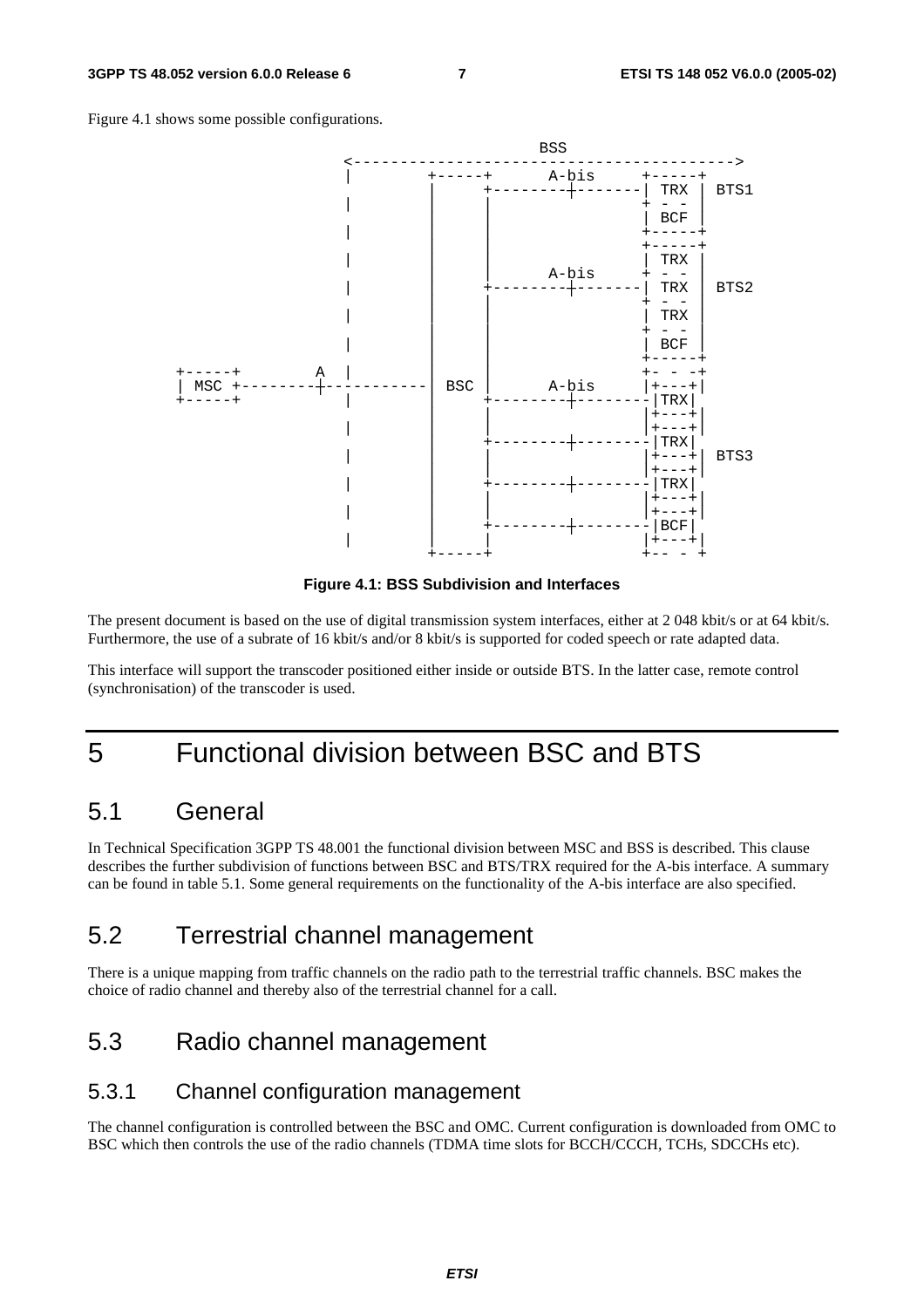#### 5.3.2 SDCCH (Stand alone DCCH) and TCH management

#### 5.3.2.1 Frequency hopping management

The hopping sequences for each BTS (cell) is downloaded from OMC to BSC. It is then the responsibility of BSC to download this information to each BTS and also to send the corresponding BCCH information to be transmitted in the BCCH time slots.

#### 5.3.2.2 Channel selection, link supervision and channel release

These functions are controlled by BSC. For channel selection BSC has to have information on blocked radio channels and also on interference level on idle channels.

In the assignment messages to MS (Immediate Assign, Assign Command and Handover Command), a Starting Time parameter is included. This starting time is based on the frame number on the (new) BTS. Before sending the assign message to MS, BSC has to be informed on the current frame number in BTS.

When assigning a channel, BSC shall inform BTS on relevant parameters, e.g. channel type, channel coding, rate adaption, starting time.

#### 5.3.2.3 Power control

The ordered MS power level is sent in the 16 bit L1-header of SACCH- blocks on the downlink and the actual power level used by MS is reported in the corresponding L1-header on the uplink. This header is inserted (downlink) and extracted (uplink) by BTS/TRX.

The determination of required power level in MS is based on uplink radio measurements made by BTS/TRX and reported to BSC. The basic control of this power is performed by BSC and the dynamic regulation is performed by BSC or optionally by BTS. If BTS supports dynamic MS power regulation, BSC can indicate whether BTS is to regulate the MS power and if so, also the parameters required by BTS.

The required TRX transmission power level on a channel is based on reported measurements performed by MS. The dynamic control of this power is optional. If supported, the basic control is performed by BSC and the dynamic regulation is performed by BSC or optionally by BTS. If BTS supports dynamic TRX transmission power regulation, BSC can indicate whether BTS is to regulate the transmission power and if so, also the parameters required by BTS.

#### 5.3.2.4 Idle channel observation

Idle channels are monitored by BTS.

#### 5.3.3 BCCH/CCCH management

TRX knows the timing of BCCH/CCCH slots (not known by BSC). The actual timing of BCCH/CCCH blocks therefore has to be made by BTS/TRX, including the scheduling of Paging Request messages on paging sub-channels.

BCCH information is downloaded to BTS.

#### 5.3.4 Random access

Detection of a random access attempt has to be made by TRX which then sends a message to BSC containing the required timing advance, the frame number of the access attempt and the 8 bit Channel Request message sent by MS in the access burst. This information is then included by BSC in the following Immediate Assign message sent to MS.

#### 5.3.5 Channel coding/decoding

The error protection coding and decoding is made by BTS/TRX.

Different coding and interleaving schemes are used for speech and data calls. This information has to be signalled from BSC to BTS on a per call basis.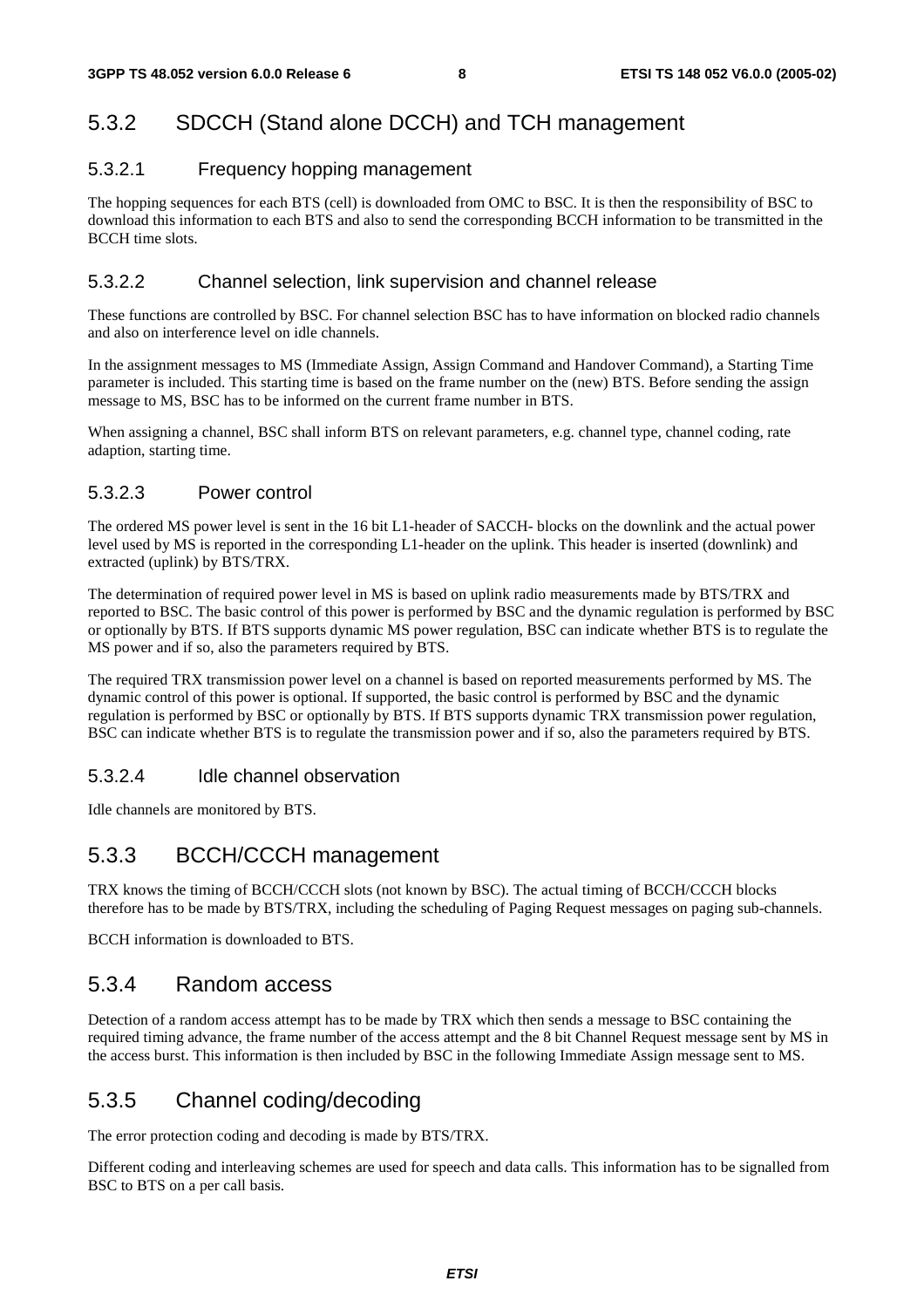#### 5.3.6 Transcoding/rate adaption

The A-bis interface has to allow for the transcoder/rate adaptor being positioned either inside or outside BTS.

#### 5.3.7 Timing advance

Timing advance has to be determined by TRX.

When MS is on a dedicated channel (SDCCH, TCH), the required timing advance (TA) is sent to MS and the actual timing advance is reported by MS in the 16 bit L1-header of the SACCH blocks.

At handover access, TA is determined by TRX and reported to MS in the PHYsical INFOrmation message sent by BTS/TRX.

At random access, TA is determined by TRX but in those cases, TA has to be reported to BSC for inclusion in the IMMediate ASSIGN message sent to MS by BSC.

#### 5.3.8 Radio resource indication

BTS reports on status (interference level, blocking etc.) of idle channels to BSC on a regular basis.

#### 5.3.9 Measurements

MS measures the downlink received level and quality from the serving cell and the received level from surrounding cells. The results from these measurements are reported by MS in Measurement Report messages on SACCH.

Uplink received level and quality are measured by BTS/TRX. The parameters for the uplink measurements are equivalent to the parameters used by MS for the corresponding downlink measurements (averaging period and dynamic range).

The support of forwarding this basic raw measurement data over the A-bis interface is mandatory. Additionally, BTS and BSC may optionally support some pre-processing in BTS of this data.

#### 5.3.10 LAPDm functions (Layer 2)

Layer 2 on the radio interface (LAPDm) is terminated at BTS/TRX. Between BTS and BSC, LAPD is used.

#### 5.3.11 Paging

Paging is initiated by MSC via BSC.

BSC determines the paging group to be used based on IMSI of the MS to be paged. The paging group value is sent to BTS together with the TMSI or IMSI.

Based on the paging group information, BTS/TRX will build the relevant PAGING REQUEST message and execute the transmission of the message in the correct paging sub-channel.

#### 5.3.12 Handover

No handover recognition or decision is made by BTS.

However, BTS/TRX has to detect the handover access made by a handed over MS. BTS/TRX also checks the Handover Reference value sent by MS in the handover access burst against the Handover Reference value received from BSC in the channel activation command. In case of an asynchronous handover, BTS/TRX then builds the PHYsical INFOrmation message (including the Timing Advance value) and sends it to MS. The handover access is also reported to BSC.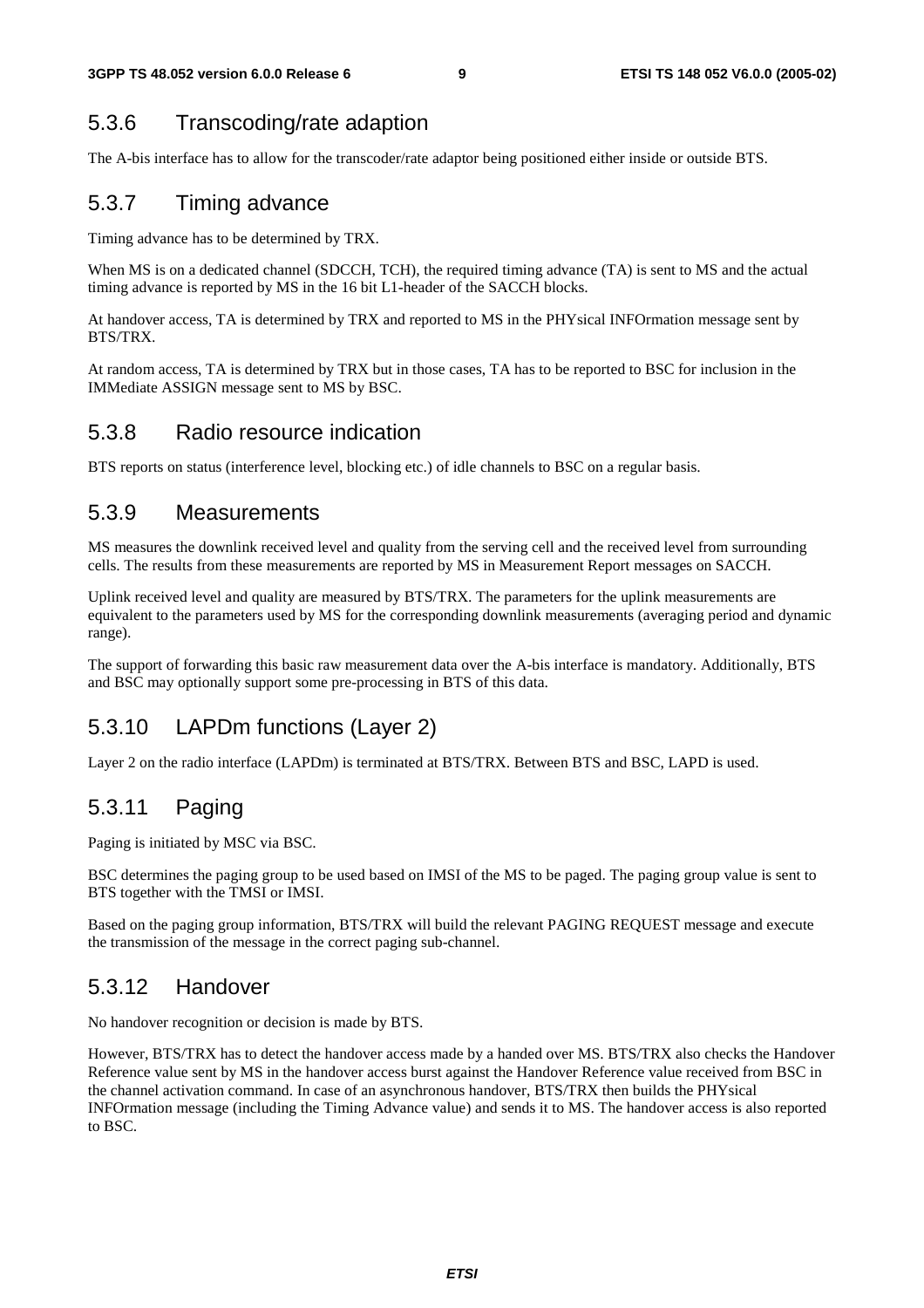### 5.3.13 Encryption

Encryption and decryption is made of the complete outgoing bit stream (except for preambles/synch words). This therefore has to be made by TRX. The encryption key has to be downloaded to BTS/TRX before encryption starts. Special control messages are therefore required between BSC and BTS/TRX.

#### 5.3.14 Mobility management and call control

All mobility management and call control functions recide in MSC.

| <b>FUNCTION</b>                                                   |            | Location       |  |  |
|-------------------------------------------------------------------|------------|----------------|--|--|
|                                                                   | <b>BTS</b> | <b>BSC/MSC</b> |  |  |
| TERRESTRIAL CHANNEL MANAGEMENT                                    |            |                |  |  |
| MSC-BSC channels                                                  |            |                |  |  |
| Channel allocation                                                |            | x              |  |  |
| <b>Blocking indication</b>                                        |            | x              |  |  |
|                                                                   |            |                |  |  |
| <b>BSC-BTS</b> channels                                           |            |                |  |  |
| Channel allocation                                                |            | х              |  |  |
| <b>Blocking indication</b>                                        | x          |                |  |  |
|                                                                   |            |                |  |  |
| RADIO CHANNEL MANAGEMENT                                          |            |                |  |  |
| Channel configuration management                                  |            | x              |  |  |
|                                                                   |            |                |  |  |
| <b>Frequency Hopping</b>                                          |            |                |  |  |
| Management                                                        |            | x              |  |  |
| Execution                                                         | x          |                |  |  |
|                                                                   |            |                |  |  |
| <b>TCH management</b>                                             |            |                |  |  |
| Channel allocation (choice)                                       |            | x              |  |  |
| Link supervision                                                  |            | x              |  |  |
| Channel release                                                   |            | x              |  |  |
| Idle channel observation                                          | x          |                |  |  |
| Power control determination<br>(note 3)                           | x          | x              |  |  |
|                                                                   |            |                |  |  |
| SDCCH management (Stand alone DCCH)                               |            |                |  |  |
| <b>SDCCH</b> allocation                                           |            | х              |  |  |
| Link supervision                                                  |            | x              |  |  |
| Channel release                                                   |            | x              |  |  |
| Power control determination<br>(note 3)                           | x          | x              |  |  |
|                                                                   |            |                |  |  |
| <b>BCCH/CCCH</b> management                                       |            |                |  |  |
| Scheduling of messages                                            |            |                |  |  |
| Management                                                        |            | x              |  |  |
| Execution                                                         | х          |                |  |  |
|                                                                   |            |                |  |  |
| Random access                                                     |            |                |  |  |
| Access detection                                                  | x          |                |  |  |
| Immediate assign (access grant)                                   |            | x              |  |  |
|                                                                   |            |                |  |  |
| Channel coding/decoding                                           | Χ          |                |  |  |
|                                                                   |            |                |  |  |
| Transcoding/rate adaption<br>(note 1)                             | x          |                |  |  |
|                                                                   |            |                |  |  |
| Measurements                                                      |            |                |  |  |
| Uplink measuring<br>(note 2)                                      | x          |                |  |  |
| Processing of reports from MS/TRX<br>$\overline{(\text{note 4})}$ | x          | x              |  |  |
| <b>Traffic measurements</b>                                       |            | x              |  |  |
|                                                                   |            |                |  |  |
| Timing advance                                                    |            |                |  |  |
| Calculation                                                       | x          |                |  |  |
| Signalling to MS at random access                                 |            | x              |  |  |

#### **Table 5.1: Summary of functional division between BTS and BSC/MSC**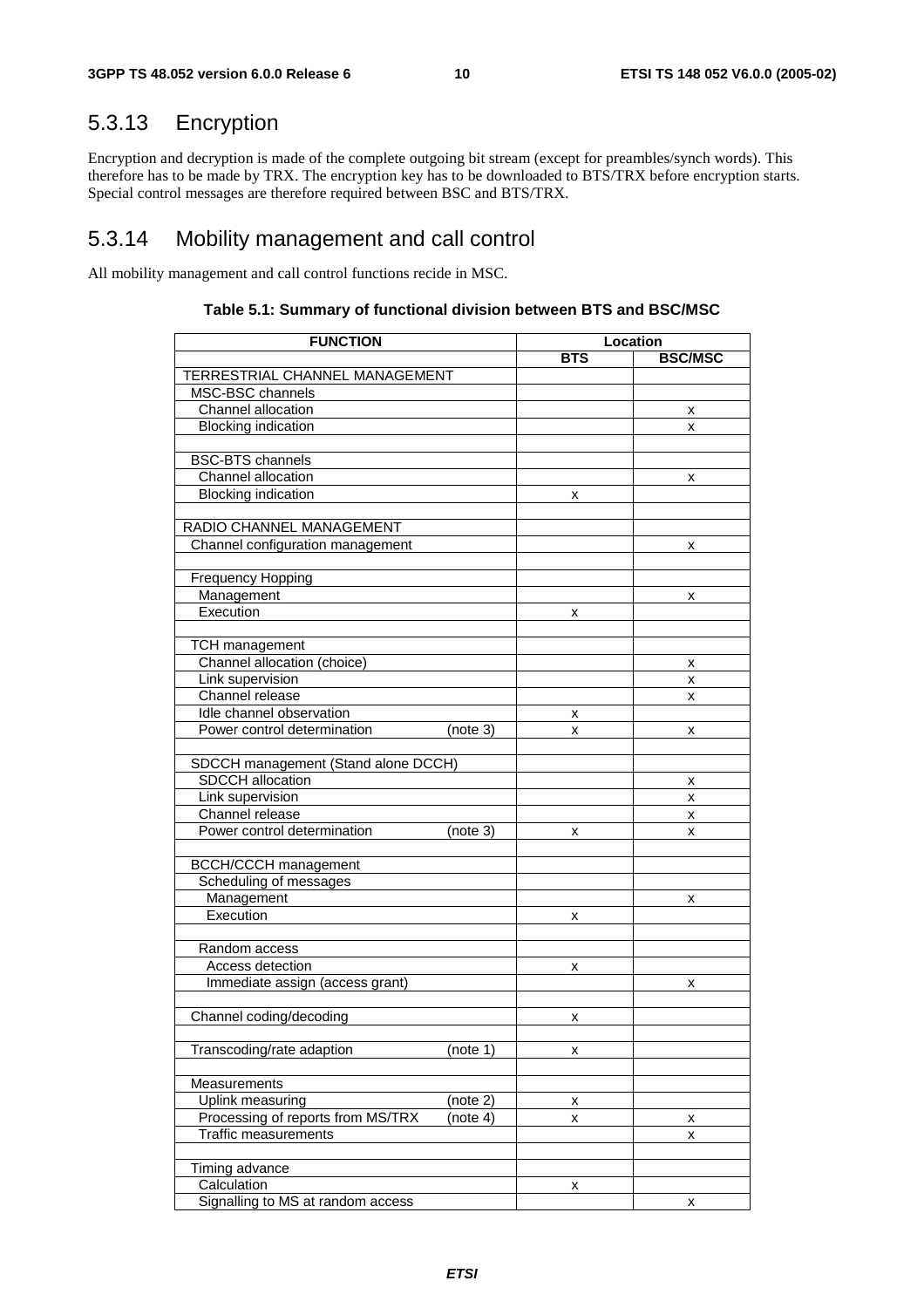| <b>FUNCTION</b>                                                                          | Location   |                |  |
|------------------------------------------------------------------------------------------|------------|----------------|--|
|                                                                                          | <b>BTS</b> | <b>BSC/MSC</b> |  |
| Signalling to MS at handover                                                             | x          |                |  |
| Signalling to MS during call                                                             | x          |                |  |
|                                                                                          |            |                |  |
| Radio resource indication                                                                |            |                |  |
| Report status of idle channels                                                           | x          |                |  |
|                                                                                          |            |                |  |
| LAPDm functions (Layer 2)                                                                | x          |                |  |
|                                                                                          |            |                |  |
| Encryption                                                                               |            |                |  |
| Management                                                                               |            | X              |  |
| Execution (Key from BSC)                                                                 | x          |                |  |
|                                                                                          |            |                |  |
| Paging                                                                                   |            |                |  |
| Initiation                                                                               |            | x              |  |
| DRX paging                                                                               |            |                |  |
| Management                                                                               |            | x              |  |
| Execution                                                                                | x          |                |  |
|                                                                                          |            |                |  |
| Handover                                                                                 |            |                |  |
| BSC internal, one cell                                                                   |            | x              |  |
| BSC internal, between cells                                                              |            | X              |  |
| <b>BSC</b> external                                                                      |            |                |  |
| recognition, radio reason                                                                |            | x              |  |
| recognition, traffic reason                                                              |            | X              |  |
| decision                                                                                 |            | X              |  |
| execution                                                                                |            | x              |  |
| Handover access detection                                                                | x          |                |  |
|                                                                                          |            |                |  |
| <b>MOBILITY MANAGEMENT</b>                                                               |            |                |  |
| Authentication                                                                           |            | х              |  |
| Location updating                                                                        |            | x              |  |
|                                                                                          |            |                |  |
| <b>CALL CONTROL</b>                                                                      |            | X              |  |
| Although the transcoder is always controlled by the BTS, it can optionally be<br>NOTE 1: |            |                |  |
| located outside the BTS (e.g. at the BSC or at the MSC site). In that case,              |            |                |  |
| remote control is performed by BTS using inchannel signalling.                           |            |                |  |
| Including averaging comparable to what is done in the MS.<br>NOTE 2:                     |            |                |  |
| The support of power level determination in BTS is optional.<br>NOTE 3:                  |            |                |  |
| The support of forwarding all raw measurement data from MS/TRX over the A-<br>NOTE 4:    |            |                |  |
| bis interface and the processing of it in BSC is mandatory. The BTS/BSC may              |            |                |  |
| additionally support also some pre- processing in BTS of this raw data.                  |            |                |  |

### 6 Transcoding/rate adaption and multiplexing

The interface supports two options: transcoding/rate adaption performed in BTS or outside BTS.

### 6.1 Transcoding/rate adaption in BTS

The transcoding of speech to normal 64 kbit/s A-law is performed within BTS.

Data may be rate adapted or submultiplexed to 64 kbit/s circuits.

### 6.2 Transcoding/rate adaption outside BTS

In this case the transcoder/rate adaptor is considered as part of the BSC.

The channel coding/decoding is performed by BTS/TRX. The choice of coding/interleaving has to be signalled from BSC to BTS.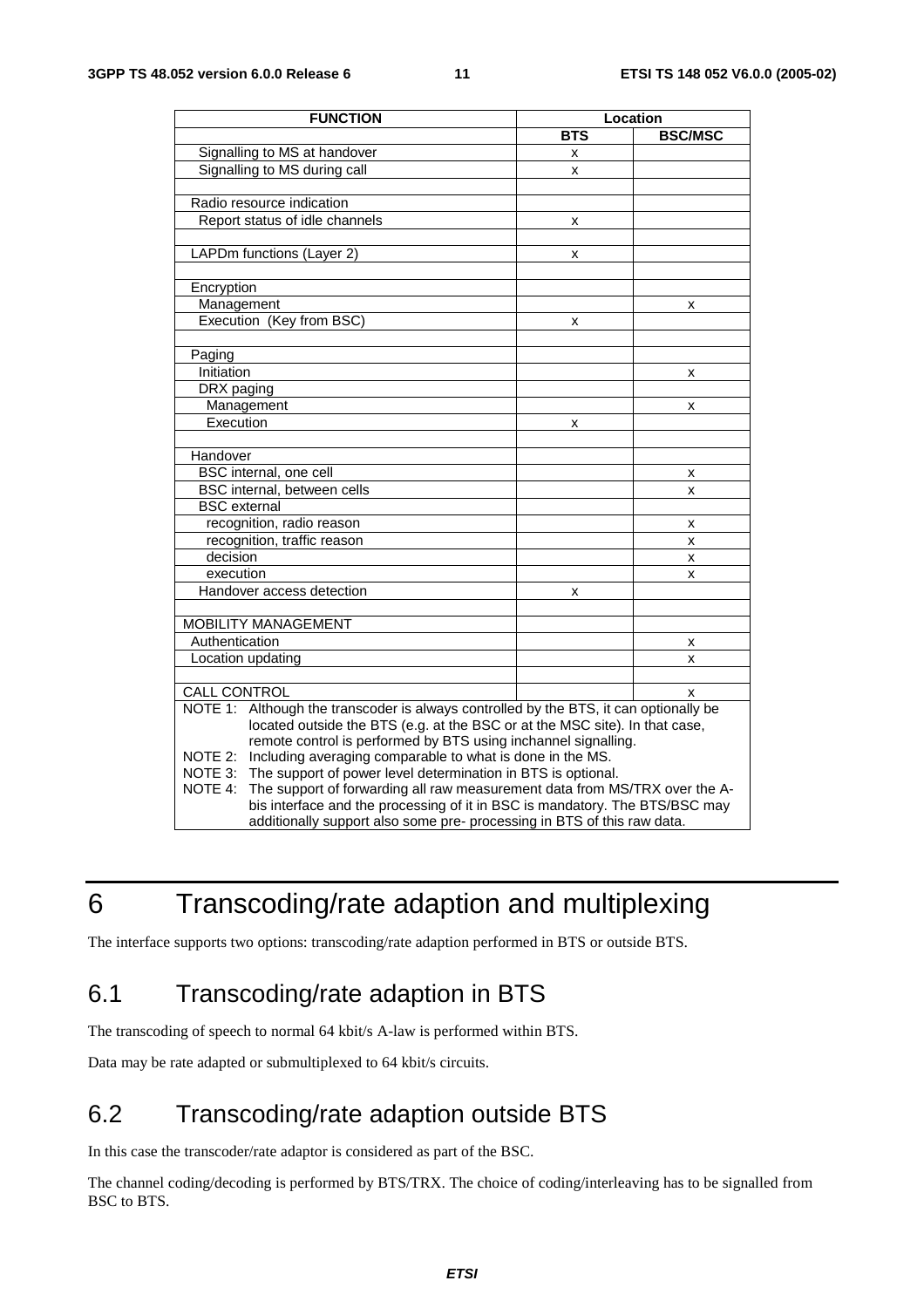The remote speech transcoder has to have knowledge of some radio parameters for an efficient decoding. In addition, the timing of the transcoder has to be aligned with the transmission of the frames over radio such that the frames from BSC arrive synchronized with the transmission over radio (minimizes delay due to remote transcoder). For this control and time alignment of the transcoder, inband signalling is used within a 16 kbit/s or an 8 kbit/s channel carrying speech or data, signalling and synchronisation. This remote control of the transcoder is specified in Technical Specifications 3GPP TS 48.060 (full rate traffic channels, 16 kbit/s submultiplexing only) and 3GPP TS 48.061 (half rate traffic channels, 16 or 8 kbit/s submultiplexing).

For data, rate adaption to subrate 16 or 8 kbit/s is performed within BTS.

For the link BTS-BSC, the following possibilities are foreseen:

- rate adaption of 16 kbit/s or 8 kbit/s speech + control or 16 kbit/s data + control to 64 kbit/s (one radio traffic channel per 64 kbit/s terrestrial channel);
- multiplexing of 16 kbit/s or 8 kbit/s speech + control or 16 kbit/s or 8 kbit/s data + control into one 64 kbit/s channel (up to eight radio traffic channels per 64 kbit/s terrestrial channel).

### 7 Interface structures

#### 7.1 Communication channels

The A-bis interface is considered to have two types of communication channels (see figure 7.1):

- traffic channel (SDC) at 8 kbit/s, 16 kbit/s or 64 kbit/s carrying speech or data of one radio traffic channel (Bm or Lm channel);
- signalling channels (SCH) at 16 kbit/s, 32 kbit/s or 64 kbit/s, carrying signalling information (both BSC-MS and BSC-BTS signalling).



**Figure 7.1: Communication Channel Types** 

#### 7.2 Signalling links

The addressing of TRXs and BCF is made using separate TEIs for each TRX and BCF.

Three logical links are defined for each TEI:

- RSL: Radio Signalling Link used for supporting traffic management procedures (MS to network communication). One link per TRX.
- OML: Operations and Maintenance Link used for supporting network management procedures (transferring operations and maintenance messages). One link per TRX and BCF.
- L2ML: Layer 2 Management Link used for transferring layer 2 management messages to TRX or BCF. One link per TRX and BCF.

A logical diagram for the architecture of the signalling links is given in figure 7.2.

Only point to point signalling links are used.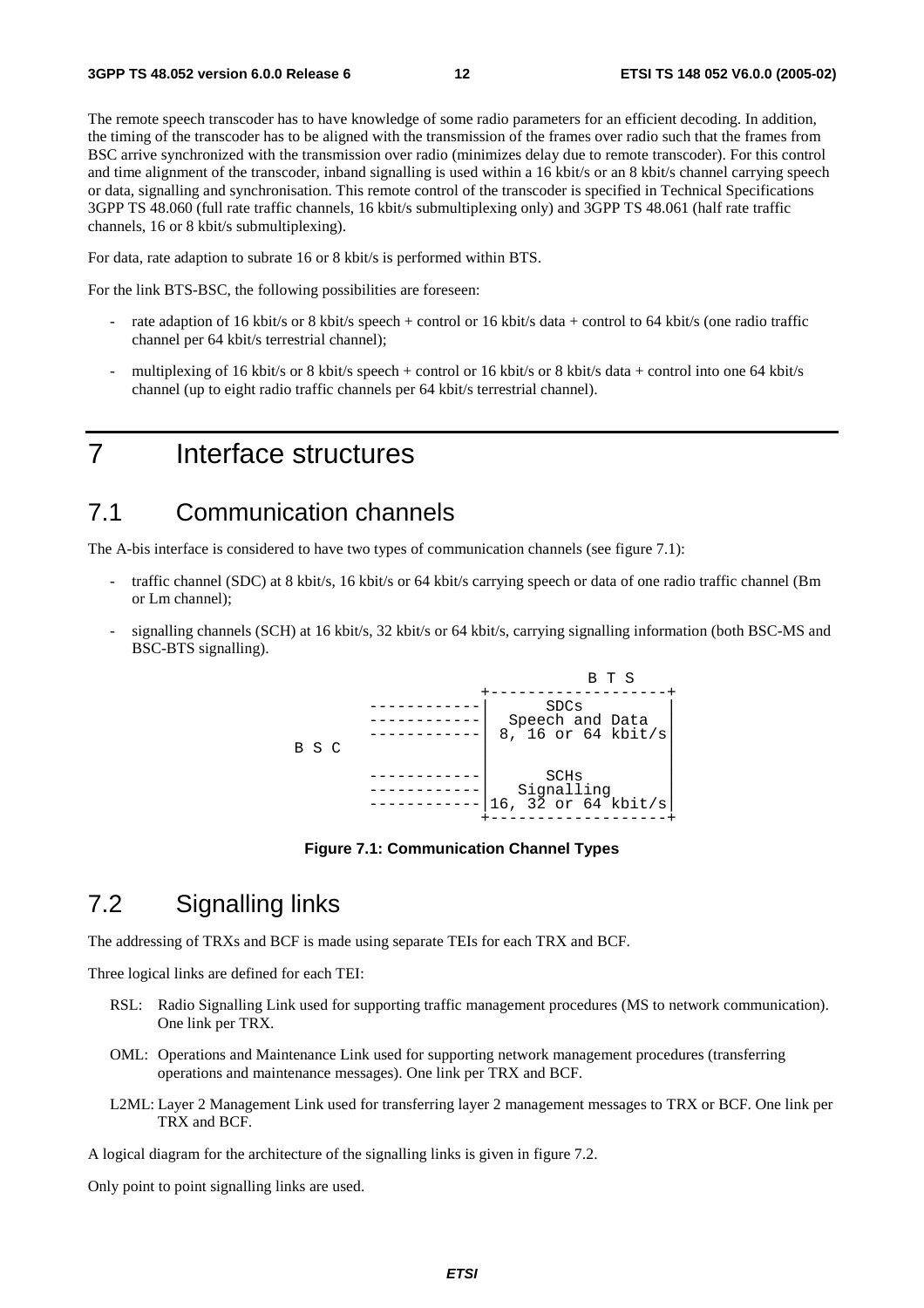SMS messages are also carried on the signalling links.



**Figure 7.2: Logical L2 links of A-bis interface** 

### 7.3 Signalling model

A signalling model for the A-bis interface and its signalling environment can be found in figure 7.3.

CM and MM messages are not interpreted by BSC or BTS. Over the A interface they are tranferred using DTAP (Direct Transfer Application Part) and over the A-bis interface they are transferred as transparent messages.

RR messages are mapped to BSSAP (BSS Application Part) in BSC. In BTS, most of them are handled as transparent messages. However, some of them have to be interpreted by BTS (e.g. random access, start ciphering, paging). The BTSM (BTS Management) entities contain procedures for handling these messages and also other procedures for managing the BTS as defined in Technical Specification 3GPP TS 48.058. In BTS there is a mapping between BTSM and the relevant RR messages over the radio interface (RR').

The Layer 2 protocol over the A-bis interface is based on LAPD. L2 addressing is made to TRX (or BCF) using the TEI of LAPD. Different L2 links are used for traffic management messages (RSL, Radio Signalling Link), network management messages (OML, Operation & Maintenance Link) and L2 management messages (L2ML, Layer 2 Management Link).

A model of Layer 3 for the A-bis interface can be found in figure 7.4.

For traffic management, two types of signalling messages have been defined:

Transparent Messages:Messages which are forwarded by BTS without interpretation or changes.

Non-Transparent Messages:Messages which are sent only between BSC and BTS and which BTS is acting upon or which are the results of BTS actions.

In addition, the messages have been grouped into four main groups: Radio Link Layer Management, Dedicated Channel Management, Common Channel Management and TRX Management messages.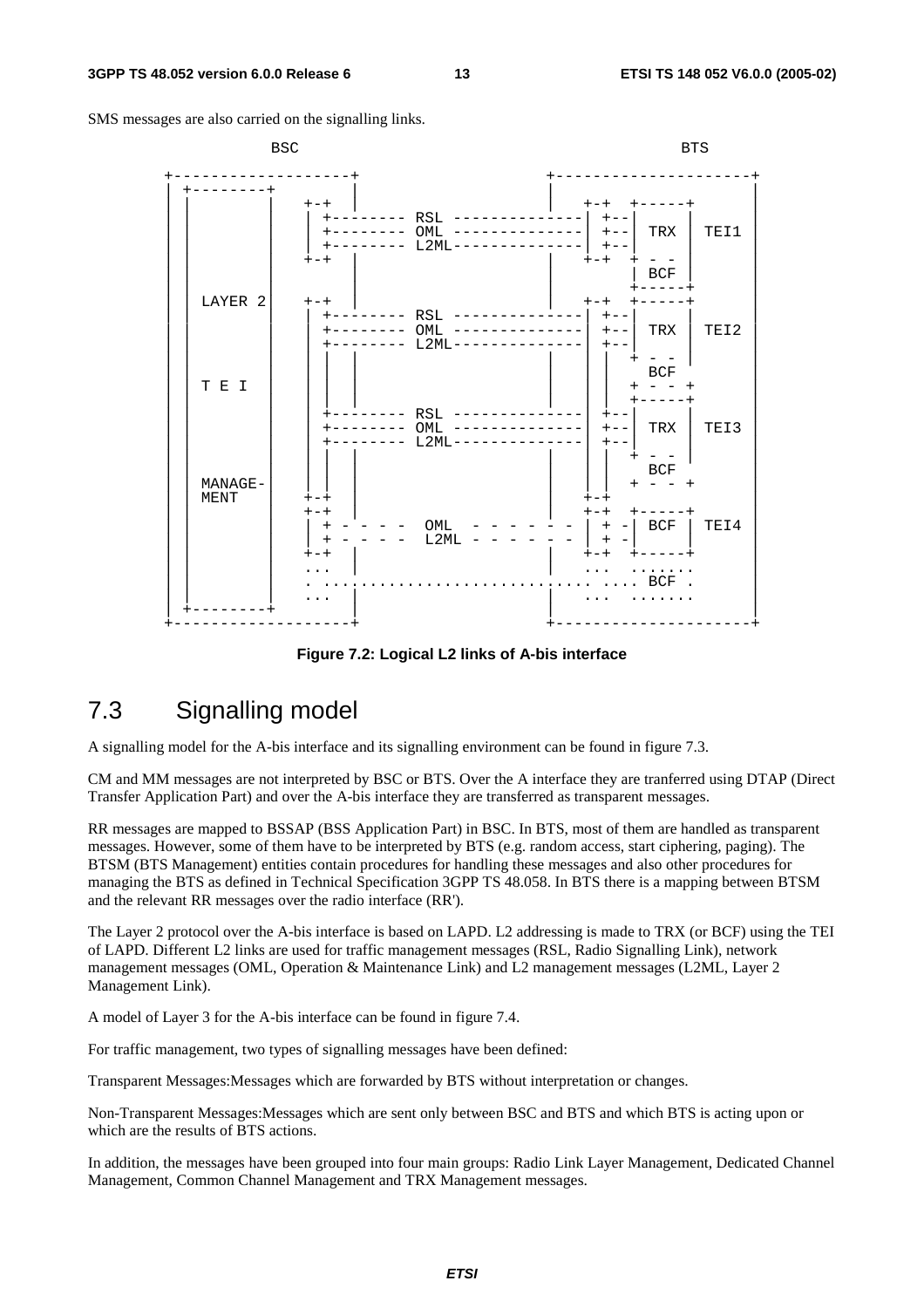Discrimination between these types and groups is based on the Message Discriminator which is sent as the first octet in all messages. Transparent and non-transparent messages are discriminated by a transparancy flag (T-bit) in the Message Discriminator. Transparent messages are merely forwarded to L2 on the radio interface.

In order to address the relevant radio channel, a Channel Number element is included to support the distribution of messages to relevant physical channels on the TRX. A Link Identifier element supports the distribution on logical links/channels on the radio interface (compare the DLCI element of the A interface, 3GPP TS 48.006).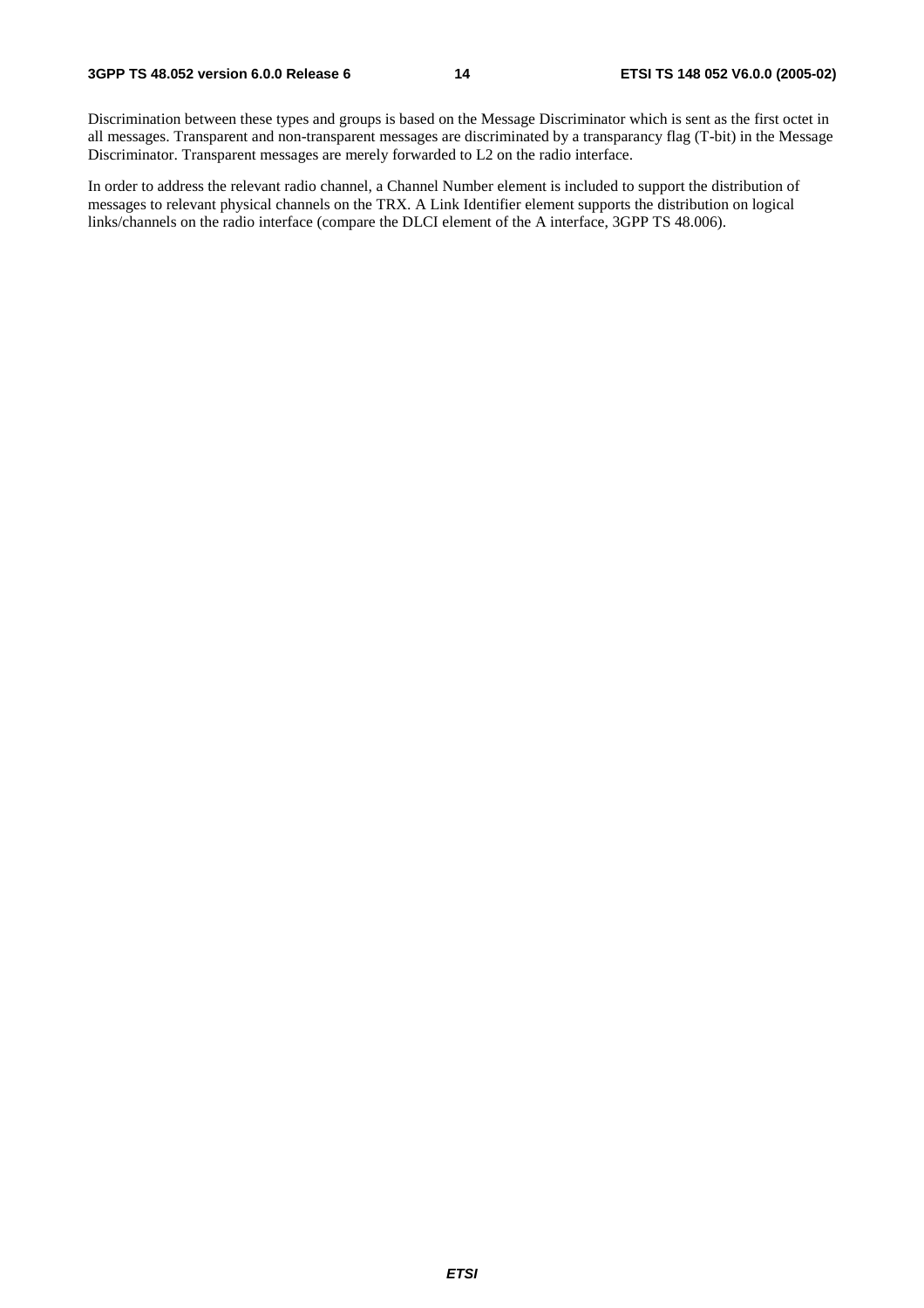

**Figure 7.3: Signalling model for the A-bis interface and its signalling environment**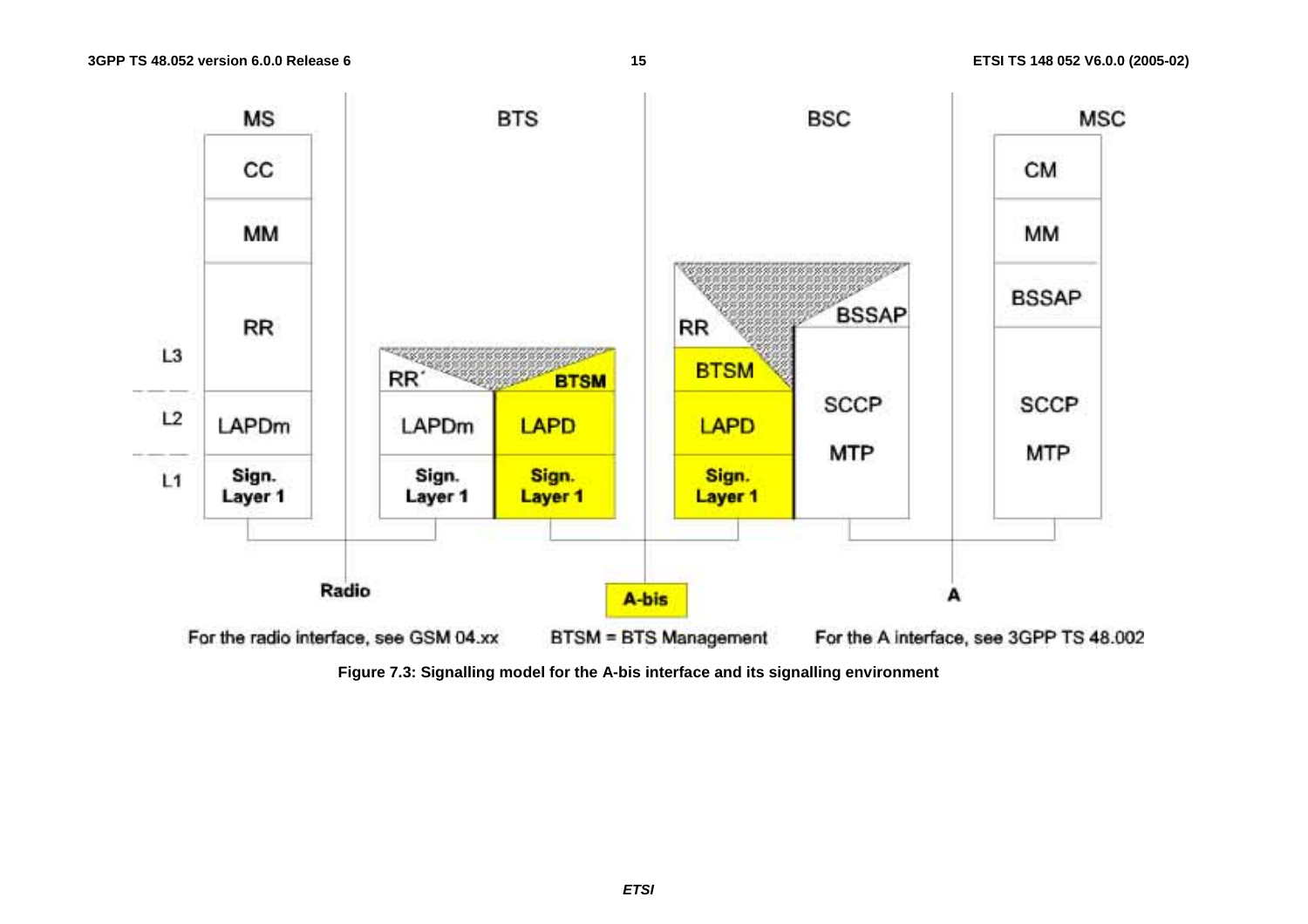

**Figure 7.4: L3 model**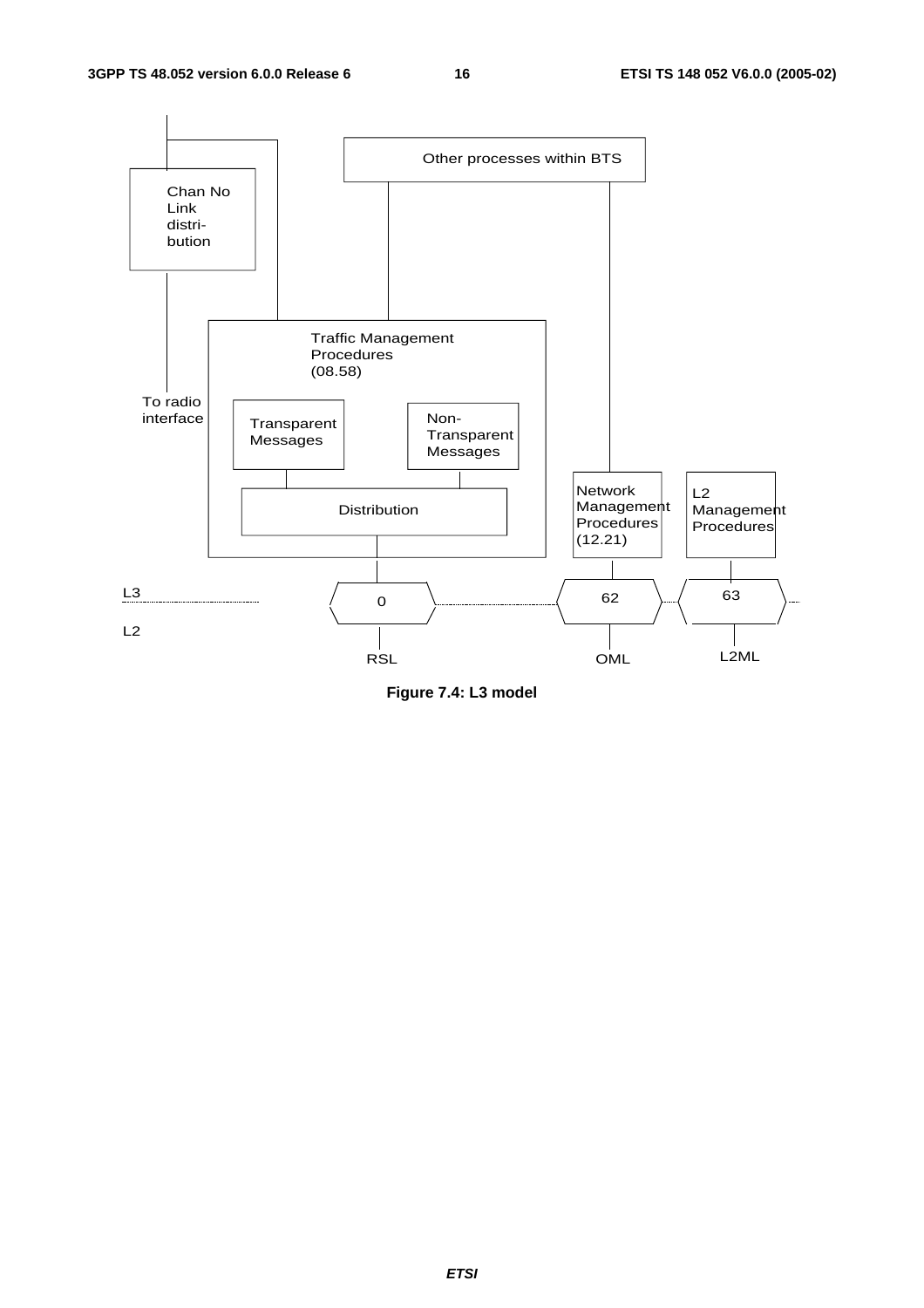### Annex A (informative): Change History

| TSG #            | <b>TSG D</b><br>DOC. | C <sub>R</sub> | <b>Rev</b> | <b>Subiect/Comment</b>                  | <b>New</b> |
|------------------|----------------------|----------------|------------|-----------------------------------------|------------|
| February<br>2005 |                      |                |            | 6.0.0 based on version 5.0.1<br>Version | 6.0.0      |